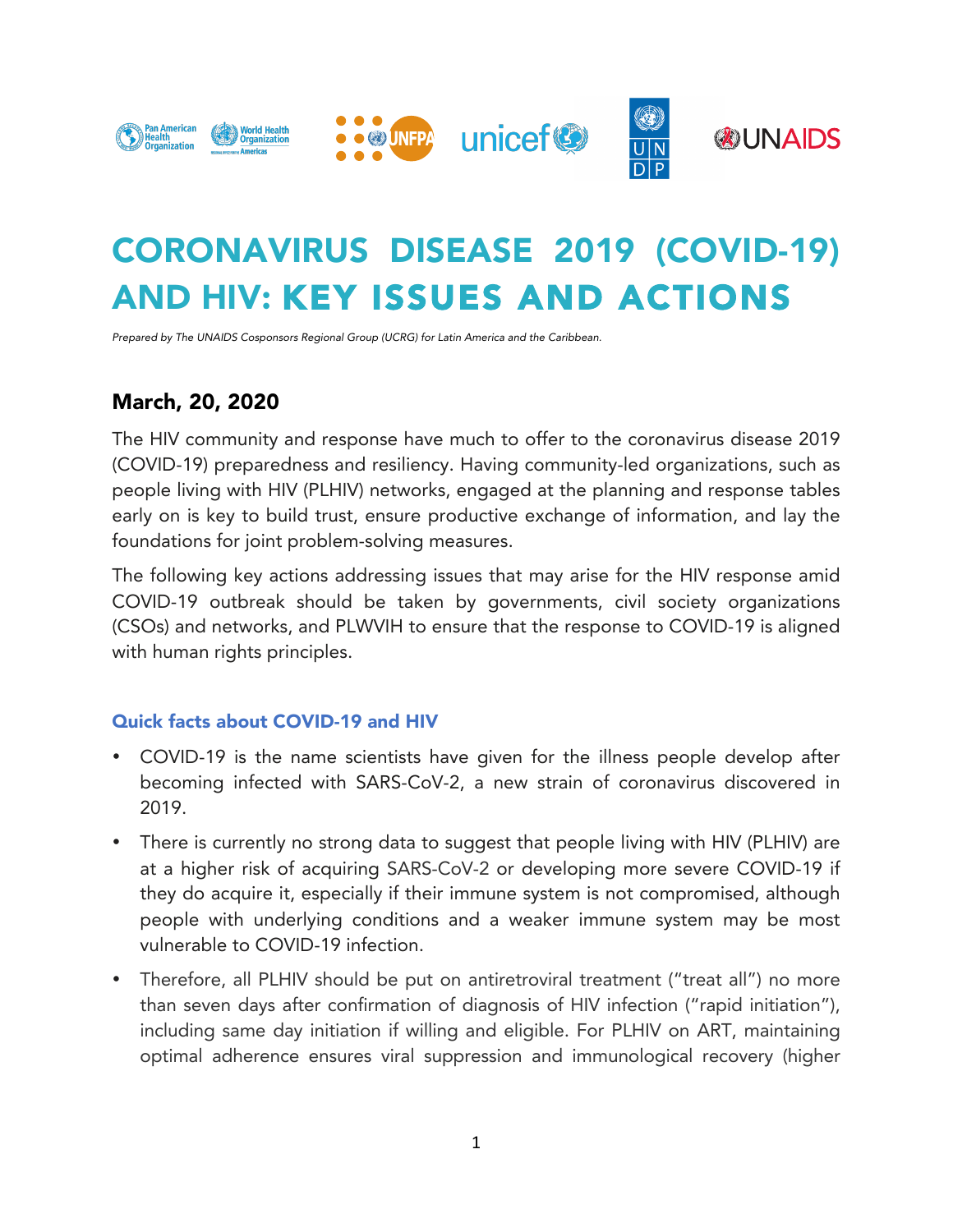CD4 count), reducing the risk of complications in case of infection with SARS-CoV-2 (the agent of COVID-19).

- In addition, it is strongly recommended that PLHIV take the general preventive measures for COVID-19 recommended for all people according to PAHO/WHO guidance (see next section). As other populations at high risk for severe COVID-19, PLHIV who are 60 or older and/or with underlying chronic conditions (e.g. diabetes, cancer, respiratory and cardiovascular diseases) may be at higher risk or suffering more serious COVID-19-related illness. Note: information may change as COVID expands in countries with higher HIV prevalence and more data and evidence becomes available on COVID-19 in PLHIV.
- Vaccinations (e.g. influenza, pneumococcal) should be offered to all PLHIV and be up to date.
- There is currently no approved treatment for COVID-19, no immune therapeutics, and no vaccine. Treatment is symptomatic (e.g. rest, hydration, antipyretics) and transmission prevention measures should be adopted (see next section).
- Experimental drugs (e.g. remdesivir), combination of LPV/r and interferon beta, other broad- spectrum antivirals, chloroquine and therapeutic monoclonal antibodies are being tested for the treatment of COVID-19 in the context of clinical research. There is no current evidence to recommend any specific anti-COVID-19 treatment for patients with confirmed COVID-19. WHO recommendation on clinical management of severe acute respiratory infection (SARI) when COVID-19 is suspected are available on the WHO web site: https://www.who.int/publicationsdetail/clinical-management-of-severe-acute-respiratory-infection-when-novelcoronavirus-(ncov)-infection-is-suspected
- Frequently asked questions on COVID-19, HIV and antiretrovirals are also available and regularly updated on the WHO web site: https://www.who.int/news-room/q-adetail/q-a-on-covid-19-hiv-and-antiretrovirals

#### Information on COVID-19 prevention for PLHIV

• It is important to follow latest information about COVID-19 and always check the accuracy of the information by verifying the source and follow the advice of your healthcare provider. The Pan American Health Organization (PAHO), the World Health Organization (WHO) and UNAIDS have developed a set of public information messages and guidance for communicating on COVID-19:

https://www.unaids.org/en/resources/documents/2020/HIV\_COVID-19\_brochure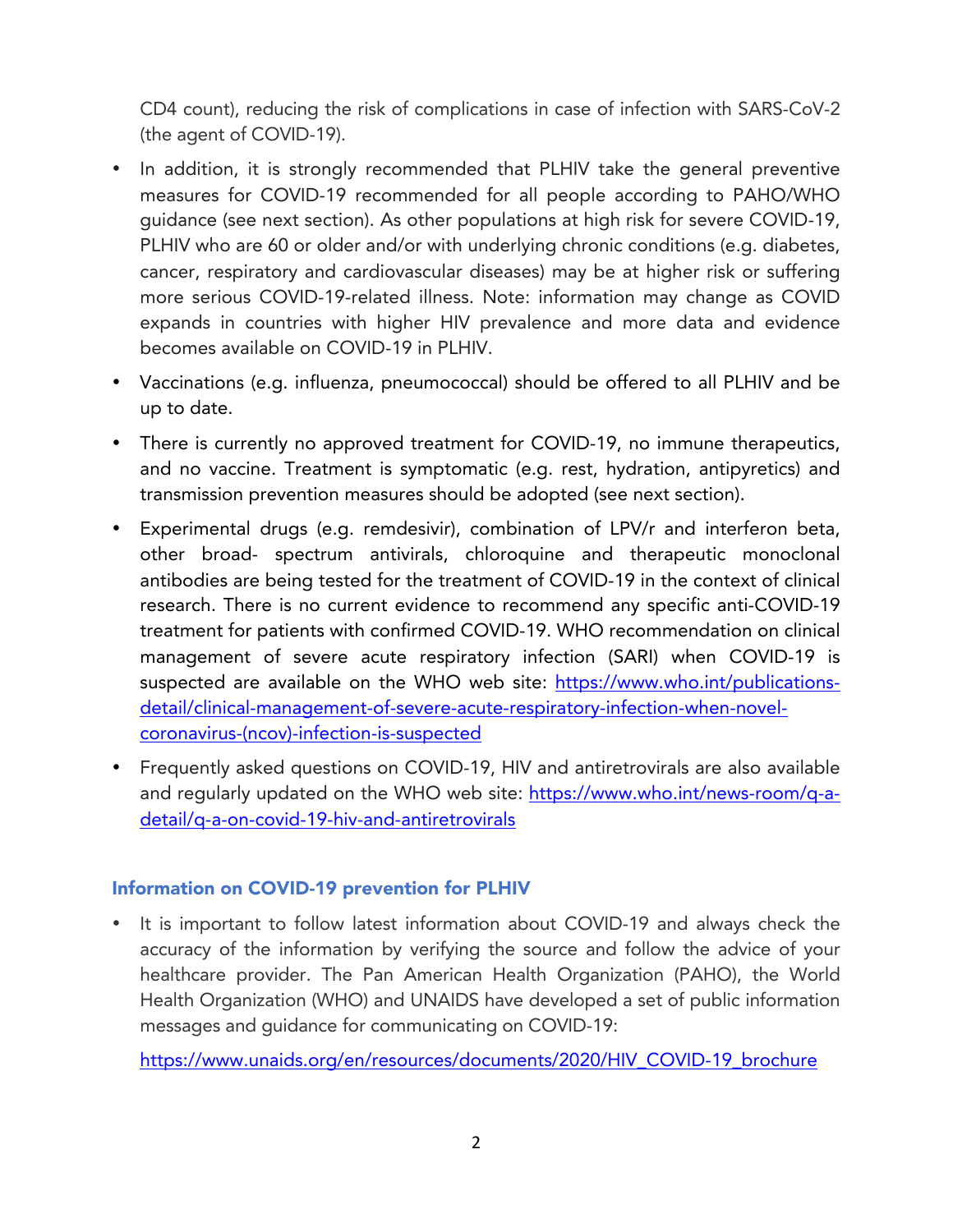https://www.paho.org/en/topics/coronavirus-infections/coronavirus-disease-covid-19/covid-19-communication-materials

https://www.who.int/emergencies/diseases/novel-coronavirus-2019/advice-forpublic

The best way to prevent COVID-19 is to avoid being exposed to SARS-CoV-2. PLHIV should take the same prevention measures for COVID-19 recommended for all people according to PAHO/WHO guidance:

- Wash your hands frequently. Regularly and thoroughly wash your hands with soap and water for at least 20 seconds, especially after you have been in a public place, or after blowing your nose, coughing, or sneezing. If soap and water are not readily available, clean your hands using a hand sanitizer that contains at least 60% alcohol.
- Frequently touched surfaces (like desks and table) and objects (telephones, keyboards, handles, toilets) should be wiped with disinfectant regularly. Most common household disinfectants will work.
- Practice respiratory hygiene. Make sure you, and the people around you, follow good respiratory hygiene. This means covering your mouth and nose with your bent elbow or tissue when you cough or sneeze. Then dispose of the used tissue immediately in the trash.
- Avoid touching your eyes, nose and mouth. Hands touch many surfaces and can pick up viruses. Once contaminated, hands can transfer the virus to your eyes, nose or mouth. From there the virus can enter your body and can make you sick.
- Maintain social distancing. Avoid close contact with people who are sick. Maintain at least two meters (6 feet) distance between yourself and anyone who is coughing or sneezing.
- If you are over the age of 60, or if you have an underlying chronic condition, take additional precautions and avoid crowds.
- Stay home if you feel unwell. If you have a fever, cough and difficulty breathing, seek medical attention immediately, and call in advance your local doctor or health professional, if possible. Follow the directions of your local health authority.
- Depending on the stage of the COVID-19 epidemic in your country follow the recommendation of self-isolation in your home when possible to minimize the risk of exposure to the virus.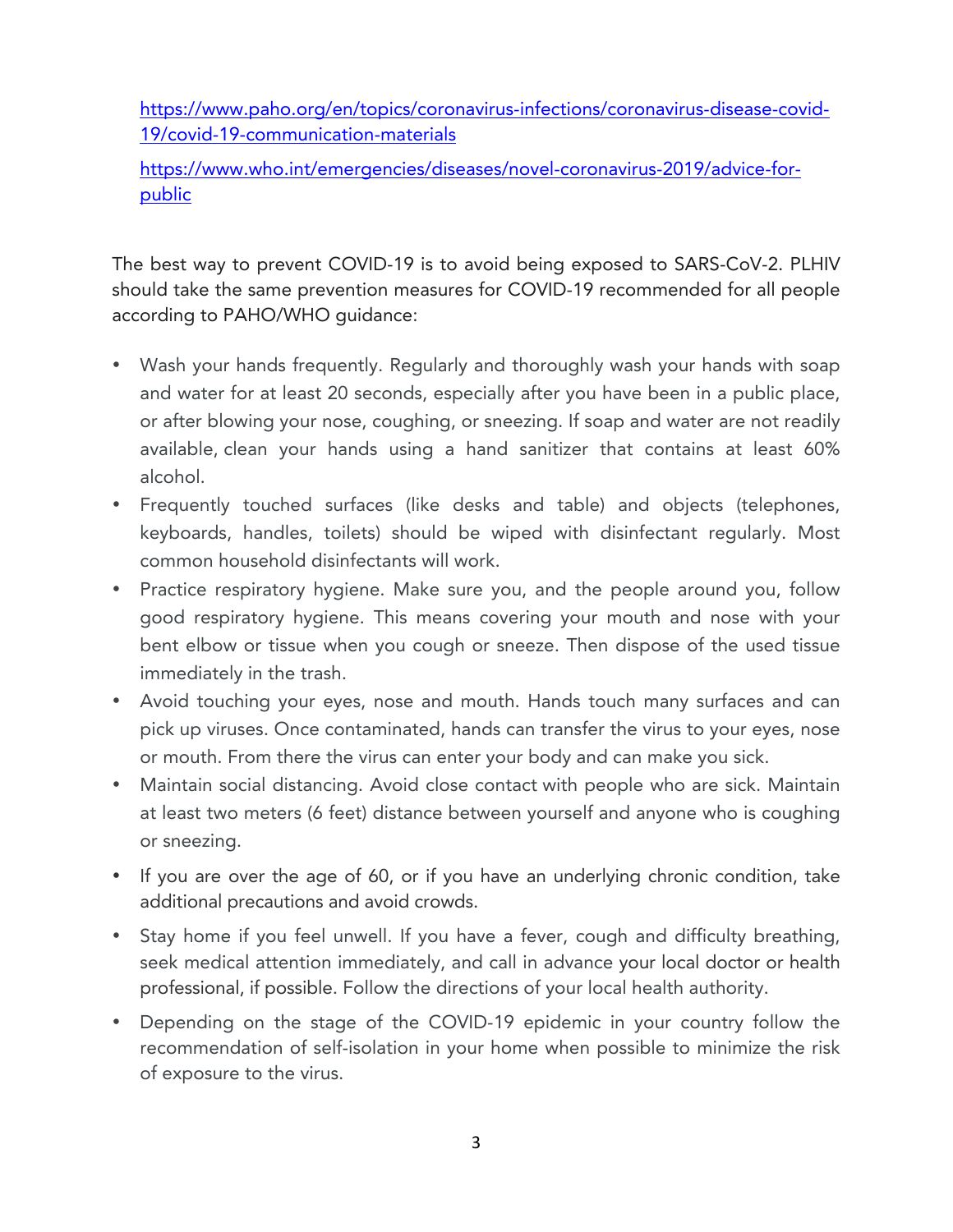- When to use a face mask:
	- o Wear a mask if you are coughing or sneezing.
	- o If you are healthy, you only need to wear a mask if taking care of a person with suspected COVID-19 infection.
	- o Masks are effective only when used in combination with frequent handcleaning with alcohol-based hand rub or soap and water.
	- o If you wear a mask, then you must know how to use it and dispose it properly, for example, do not touch the inside of the mask. Check the link below for recommended instructions:

https://www.who.int/emergencies/diseases/novel-coronavirus-2019/advicefor-public/when-and-how-to-use-masks

o Facemasks may be in short supply and should be saved for caregivers.

## COVID-19 preparedness for continuity of HIV services

- Overburden of health services may affect regular access to essential and necessary comprehensive medical care and treatment for people living with HIV.
- Programs should assess the possibility of service interruption, especially care and treatment for PLHIV, HIV testing, antenatal care and other relevant services; and contingency plans should be developed in case COVID-19 responses affect the routine of these services. Measures should apply to all service delivery platforms including health facilities, community-based, mobile and outreach.
- Less frequent clinic visits (e.g. every 6 months) are recommended for PLHIV stable on ART.
- PLHIV should have ample antiretroviral (ARV) medication supply, thus HIV services are strongly recommended to adopt Multi-Month Prescriptions (MMP) and Multi-Month Dispensing (MMD) for 3-6 months, especially for PLHIV stable on ART, as recommended by WHO. Countries with HIV Pre-Exposure Prophylaxis (PrEP) programs should also ensure a minimum of 3-month supply for users.
- MMD may increase treatment adherence, ensure uninterrupted ARV supply, and decongest services in preparation for a potential emergency due to COVID-19 pandemic. In addition, the benefit of MMD is that PLHIV do not have to go to saturated health services just to obtain their medications, thus avoiding possible exposure to SARS-CoV-2.
- MMD requires an adequate supply chain management system for ARV (planning, procurement and distribution), as well as specific guidelines for services. Pharmacy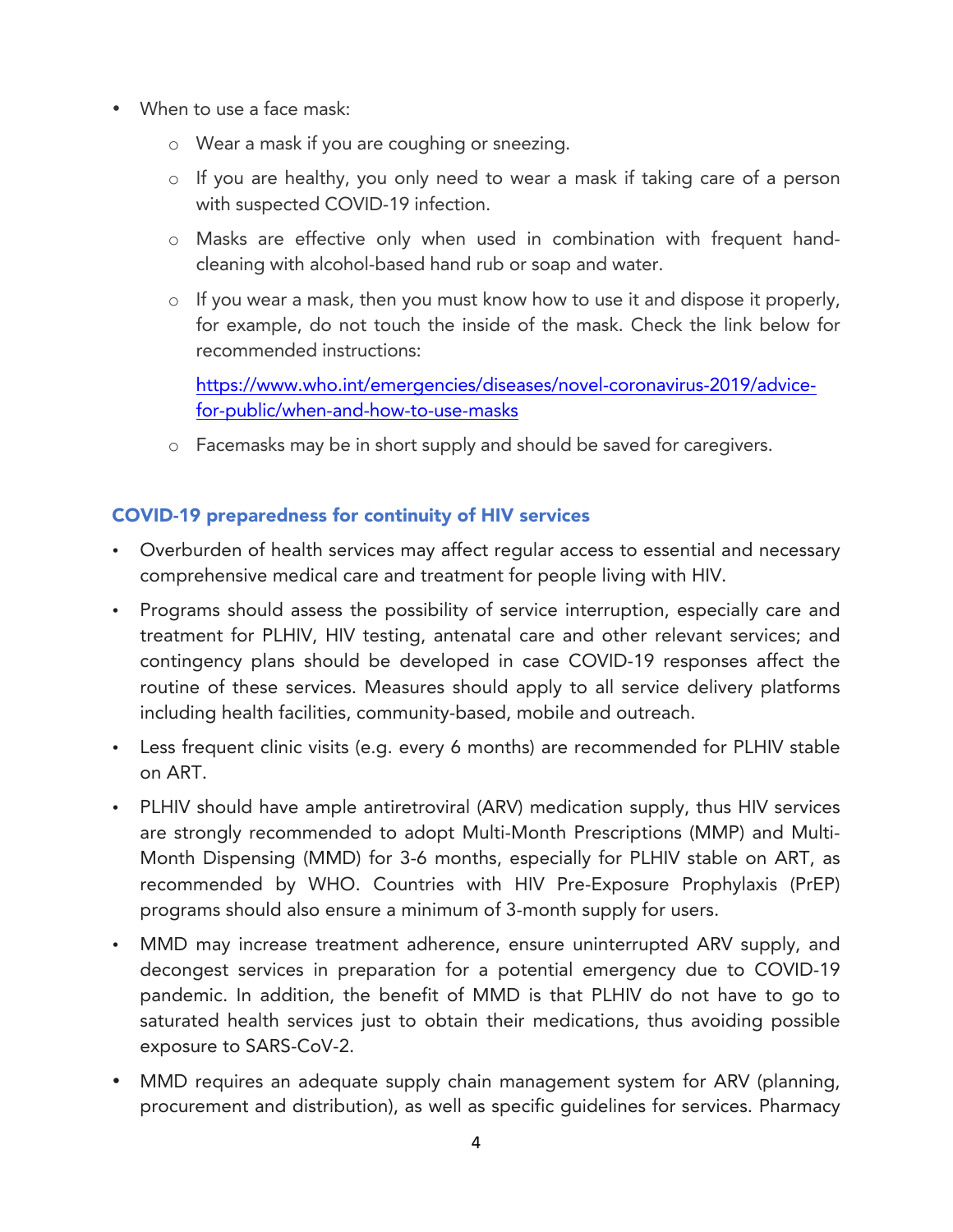and supply chain planning should be accelerated to facilitate sufficient stocks for full implementation of MMD.

- The feasibility of utilizing non-health facility-based ARV dispensing modalities for stable persons on antiretroviral treatment (ART) should also be explored (e.g. pharmacy dispensing and home-delivery).
- Plans should be established to ensure access to clinical care for PLHIV, including if isolated or quarantined (e.g. telemedicine options, on-line portals, virtual/telephone and messaging; etc.), with strong community systems, when available, to support adherence. PLHIV should have access to telephone or other virtual support (ex, WhatsApp) to minimize the need to access an overburdened health system during time of response and risk increased exposure to SARS-CoV-2 at health facilities.
- While implementing MMP/MMD and more spaced clinical consultations for stable patients, health services should prioritize and ensure ongoing care for PLHIV with low CD4 counts who are particularly vulnerable and at higher risk of COVID-19, as well to PLHIV with other underlying chronic conditions, and TB patients.
- As part of COVID-19 preparedness, countries should develop specific standard operating procedures with clear patient routes and specific infection prevention and control (IPC) measures in health facilities to ensure safety for personnel and patients.
- Additionally, in the context of COVID-19 response, it is important not to interrupt HIV testing services to diagnose, as soon as possible, people infected with HIV who do not know their status. Community-based HIV testing should be managed with great caution, or temporarily put on hold, while national authorities' recommendations for social distancing are in place. However, provider-initiated HIV rapid screening (RST) and HIV testing requested by users in clinic settings could be prioritized. Countries should quickly overcome local barriers for the adoption of HIV self-testing, following WHO recommendations, and quickly develop an implementation strategy and scale it up.

http://onusidalac.org/1/images/key-messages-covid-hiv.pdf

https://www.who.int/docs/default-source/coronaviruse/covid19-stigma-guide.pdf

## Upholding human rights

• It is possible to implement an effective COVID-19 epidemic response, including restrictions on people's movements, while also upholding human rights. Lack of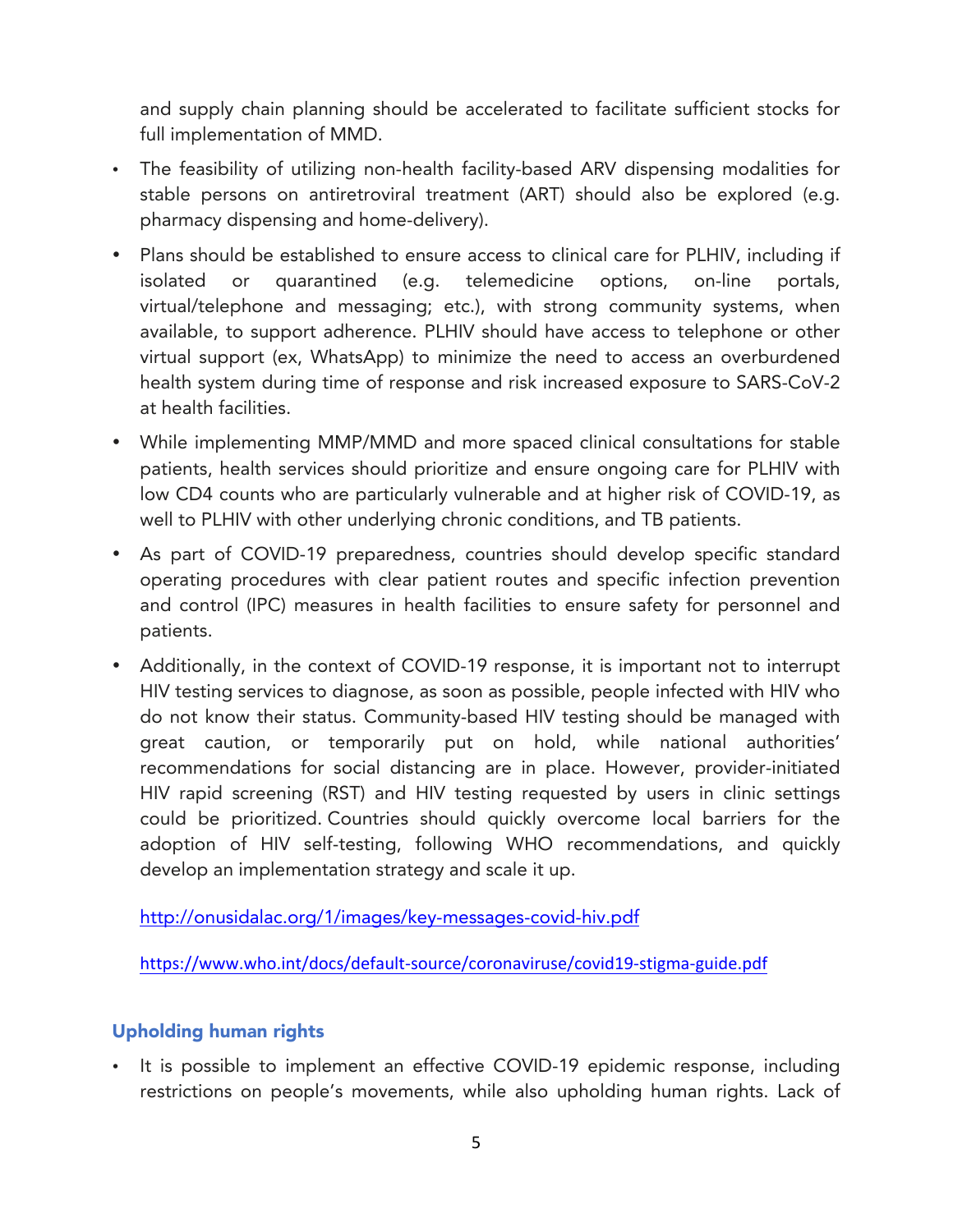trust between affected communities and government or public health experts may get in the way of effective epidemic responses. As well-known from the HIV response, one way to establish trust and engagement is to include community leaders in preparedness, planning, and response. This also means giving them a seat at the governance and planning tables of the COVID-19 response.

- Some basic principles: restrictions to limit movements or for isolation should be of limited duration and based on scientific evidence. They should not be implemented in an arbitrary or discriminatory manner. Generally large-scale quarantines or restrictions on movement, especially without community engagement, can drive the outbreak underground, having the opposite effect of than intended.
- While travel restrictions across the world are increasing it is important to clarify that WHO advises against the application of travel or trade restrictions on affected countries. Evidence shows that restricting the movement of people and goods during public health emergencies is ineffective in most situations and may divert resources from the response and other interventions.
- This is a time where xenophobia, racism, stigma and discrimination can rear up against groups "considered" to be affected. Countries should apply experiences learnt in the HIV epidemic that cautions against such stigma and discrimination and its negative impact in the response, particularly in health care settings.
- Ensure maintenance of up-to-date and reliable information flow on social media, as well as through qualified governmental authorities or experts assigned as spoke persons to provide information to the general public. People can best protect their health and engage in the response when fully informed.
- It is important that people living with and affected by HIV have the most accurate and up-to-date information about COVID-19 and HIV and how to protect themselves from COVID-19, as well as on where and how accessing HIV prevention, care and treatment services, and further information.

#### PLHIV and platforms for communication

- CSOs and PLHIV networks play an important role in monitoring the needs of PLHIV for information, preventive support and non-interruption of treatment.
- Community representatives (PLHIV networks, CSOs or others) should be included in COVID-19 preparedness and response committees. An inclusive response builds transparency and public trust.
- Community representatives should monitor if PLHIV have enough medicines, and advocate for MMP and MMD.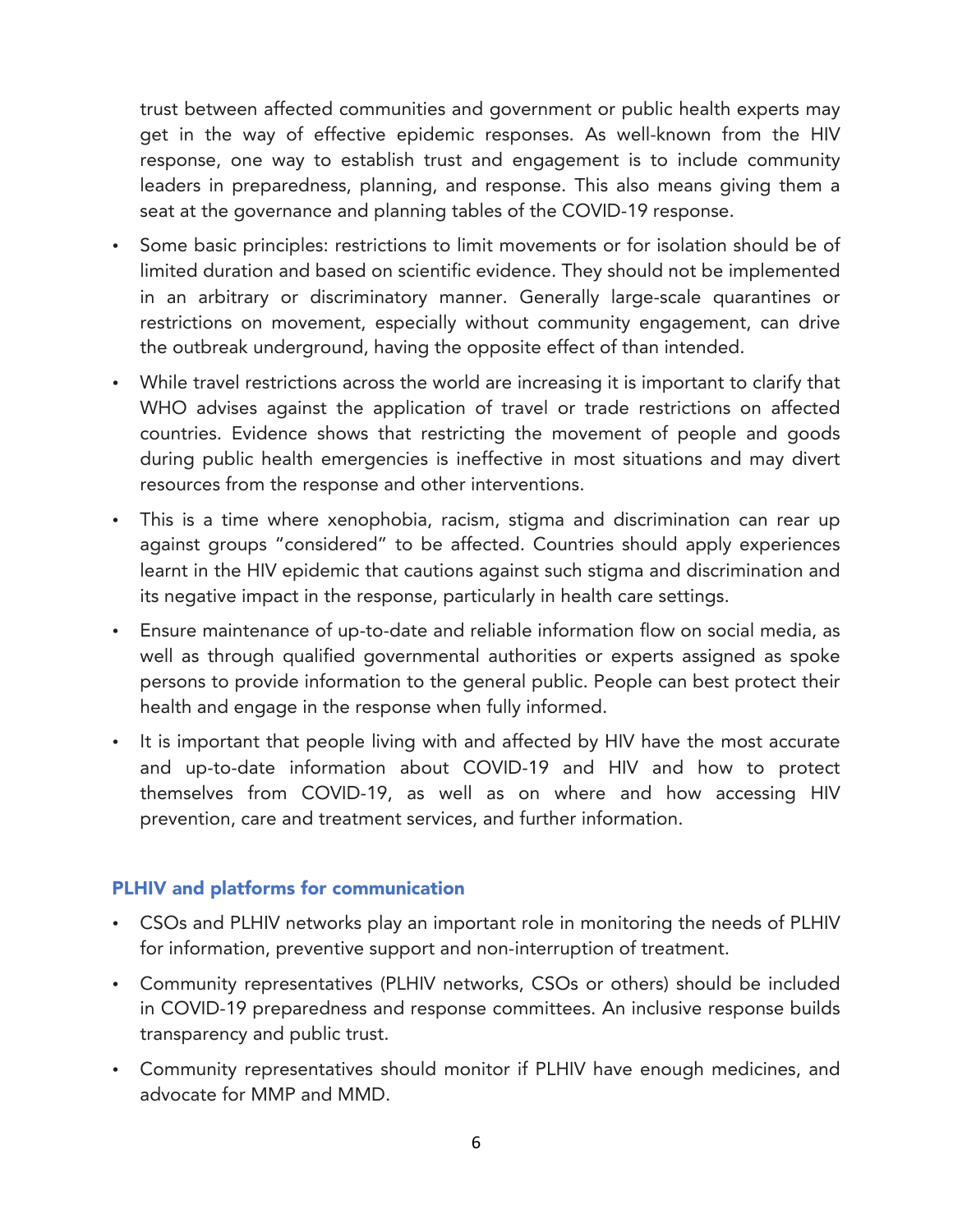- As part of COVID-19 preparedness, a rapid survey could be undertaken through networks of PLHIV to assess information needs, availability of medications, ability for people to access services and support through telephone or at community level, etc. This information should be used to ensure that community engagement and communication practices are tailored to identified local needs and challenges. Community support is a fundamental element of preparation for the COVID-19 epidemic.
- Furthermore, coordinated work by CSOs and PLHIV networks will be necessary to guarantee care and support, especially for the most vulnerable, including PLHIV on the move (refugees and migrants), and those with TB. Special safety measures and standard operating procedures, as recommended by local health authorities, will need to be implemented in the context of COVID-19 epidemic.

## Availability of emergency funds

- If your country receives support from the Global Fund (GF), find out if the MCP has started planning for the GF COVID-19 emergency funds in its programming, and if these additional resources will be used effectively.
- Find out about the World Bank COVID-19 emergency funds and the country's plans to secure these funds.
- Help to disseminate WHO COVID-19 Solidarity Response Fund. For more information access:

https://www.who.int/emergencies/diseases/novel-coronavirus-2019/donate

#### **Resources**

As the COVID-19 outbreak evolves and new evidence emerges, recommendations and guidance documents will be regularly updated. It is important to always consult official and reliable sources for the most up to date information and orientation on the COVID-19 response.

- PAHO Virtual Campus on Public Health (VCPH) courses:
	- o Emerging respiratory viruses, including COVID-19: methods for detection, prevention, response and control: https://openwho.org/courses/introduction-to-ncov
	- o Infection Prevention and Control (IPC) for Novel Coronavirus (COVID-19): https://openwho.org/courses/COVID-19-IPC-EN